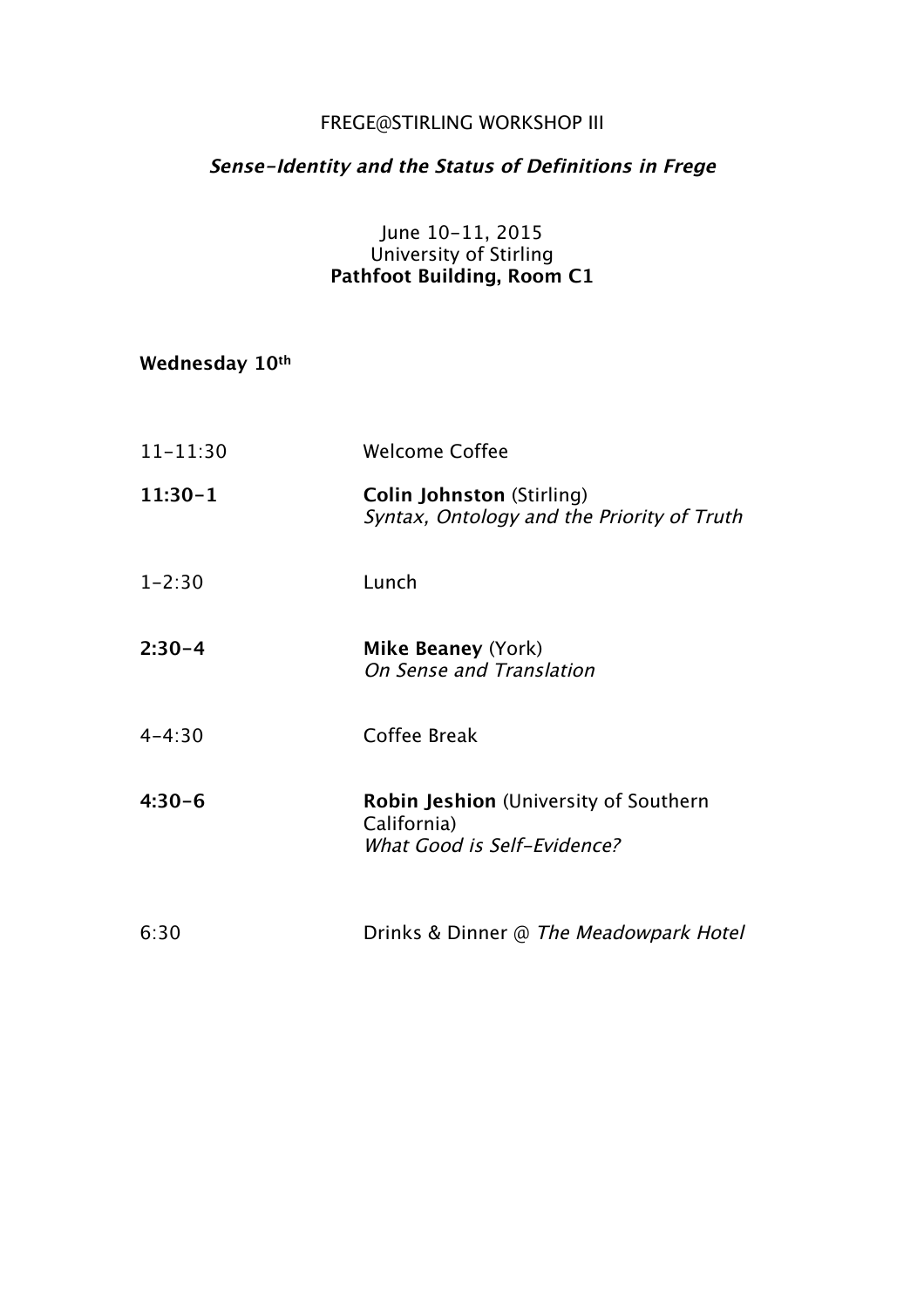**Thursday 11th**

| $9:45 - 10$     | <b>Morning Coffee</b>                                                                                      |
|-----------------|------------------------------------------------------------------------------------------------------------|
| $10 - 11.30$    | <b>Marcus Rossberg (UConn)</b><br><b>Frege on Definition and Explanation</b>                               |
| $11:30 - 11:45$ | Coffee Break                                                                                               |
| $11.45 - 1.15$  | Mark Textor (King's College)<br>Some Reflections on Frege's Equipollence-<br>Criterion of Thought Identity |
| $1:15 - 2:30$   | Lunch                                                                                                      |
| $2:30-4$        | <b>William Taschek (Ohio)</b><br>Frege on Sense and the Normativity of Logic                               |



The Leverhulme Trust

Frege@Stirling gratefully acknowledges the support of the Scots Philosophical Association and the University of Stirling  $\alpha$ Frege@Stirling is made possible thanks to funding from the Leverhulme Early Career Fellowship awarded to Walter Pedriali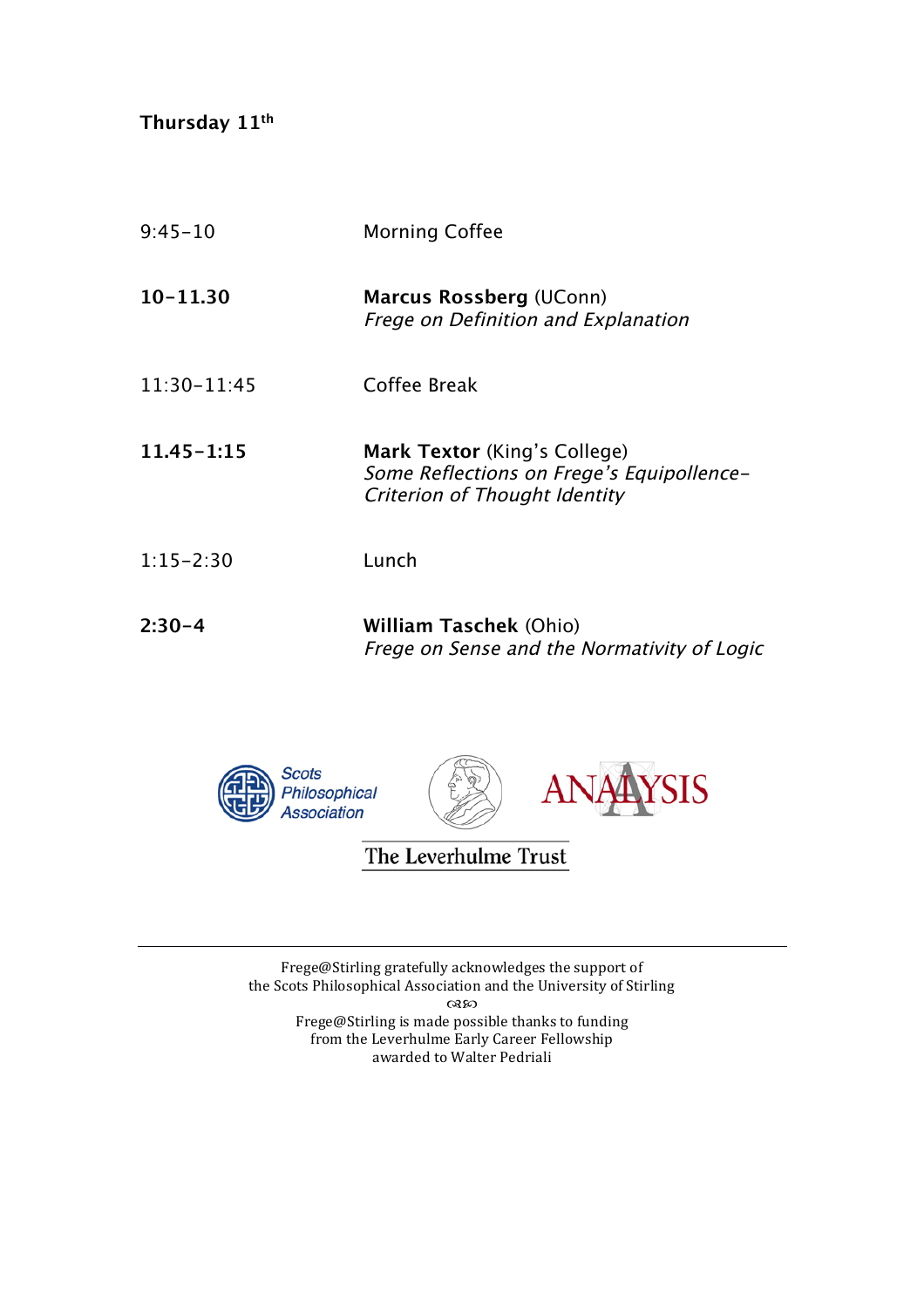#### **ABSTRACTS**

*<u>JUNE 10</u>* 

#### **COLIN JOHNSTON**

#### *Frege's Ontological Linguistic Categories*

This paper seeks to understand the alignment in Frege between his exclusive syntactic categories and his exclusive ontological categories. First it is argued that this alignment is not any kind of philosophical thesis; rather, being of a certain syntactic type is *equated* with referring to—or perhaps more loosely with being suited to refer to—an entity of a corresponding ontological type. Second I press that the key to understanding this equation is the pride of place Frege assigns to the notion of truth. The ontological categories are nothing other than the categories of the determination of truth, the linguistic categories are nothing other than the categories of the expression of truth, and given how these categories are together to be understood it is incoherent to suppose that they might not align.

#### **MIKE BEANEY**

#### *On Sense and Translation*

Frege's conception of sense has proved one of the most controversial elements of his philosophy, and arguably, there is no single criterion for sameness of sense that can be specified that does justice to all the main views that Frege holds. The tension in Frege's conception comes out, not least, in the problem of indexicality. In this talk I shall attempt to shed some light on the issues here by coming at them from a new direction  $-$  from the central ideas in Herder's and Schleiermacher's philosophy of translation.

#### **ROBIN JESHION**

#### *What Good is Self-Evidence?*

Frege claimed that the axioms of a foundation for arithmetic must be selfevident. On one account to which Frege appears to have subscribed, selfevident propositions might not seem self-evident to us. And what is not selfevident may well seem self-evident. But then, what good is self-evidence at all? Stewart Shapiro has argued forcefully that, in fact, it has little epistemic value: any epistemological approach to foundations ought to embrace holism and holism undermines the epistemic value of self-evidence. In this paper, I will explore what, if any, epistemic value self-evidence may have for Frege and anyone else who embraces holism.